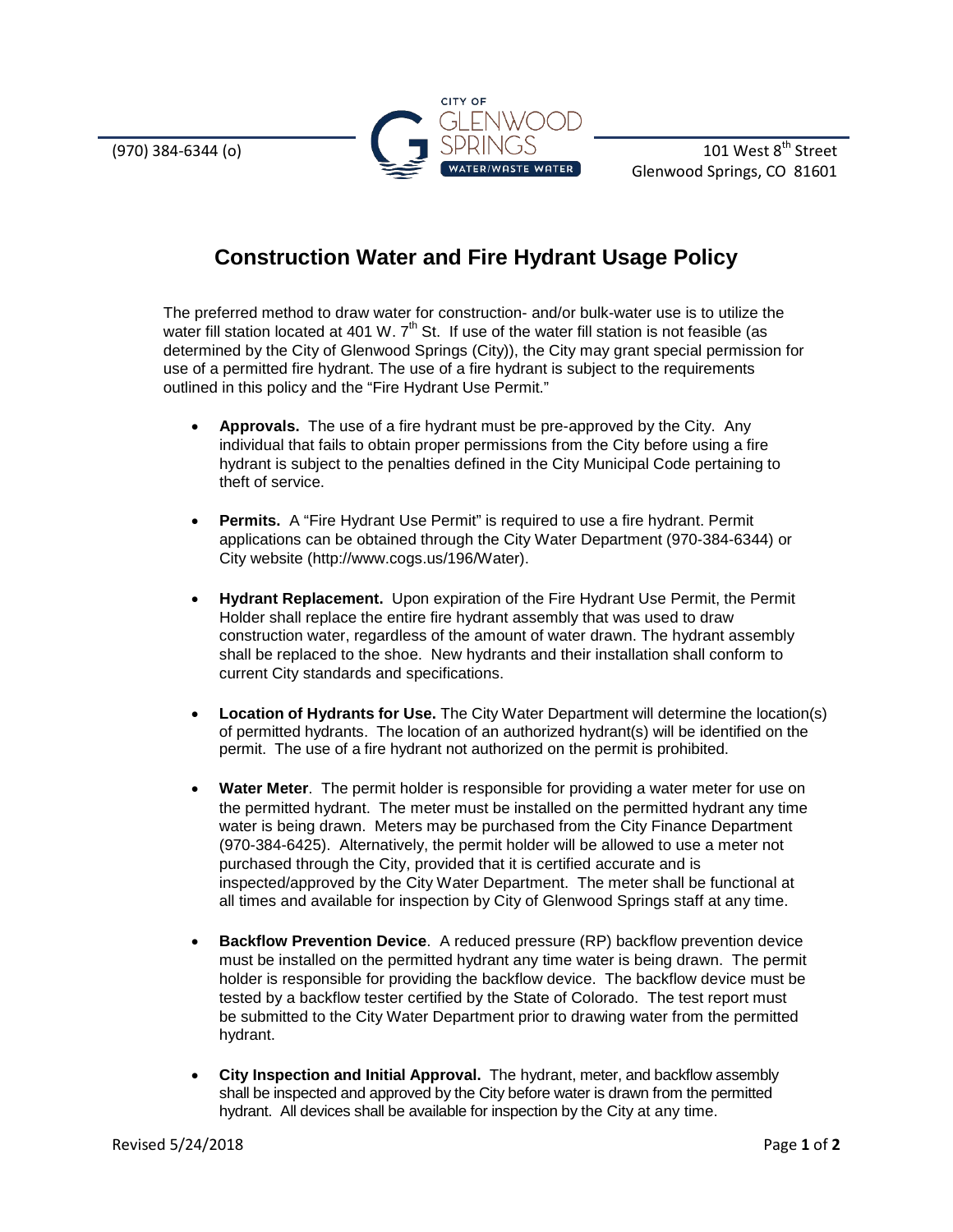- **Permit Posting.** The Permit Holder must have a copy of the permit available for inspection and must ensure the City-issued tag is affixed to the meter/backflow assembly at all times. Failure to comply may result in revocation of the permit.
- **Billing**. The City of Glenwood Springs requires access to the meter at all times. A meter reading will be taken by the City Water Department via photograph and recorded internally. Billing is monthly.
- **Account Setup**. The applicant must have a bulk water account set up before using a fire hydrant. Accounts may be set up through the City Finance Department (970- 384-6425).
- **Changes in permit or meter ownership.** The Fire Hydrant Use Permit is issued to the permittee for specific activities, to a specific user. The permit shall not be sold, traded, assigned, transferred, or sublet.
- **Subcontractor Use.** Subcontractors or secondary parties are not allowed to use the Permit Holder's permitted hydrant unless approved in writing by the City. The Permit Holder will remain liable for all usage and damages to their permitted hydrant.
- **Water Use Restrictions.** Permits and bulk water accounts are available for use within the City of Glenwood Springs water service area only. The Permit Holder can only use water for permit-specified purposes within the term of the permit. No hydrant water may be used for human or animal consumption.
- **Refusal of Service.** The City Water Department reserves the right to refuse use of a fire hydrant without justification. Issued permits may be suspended at any time due to water emergencies or other issues that may affect the availability of water.